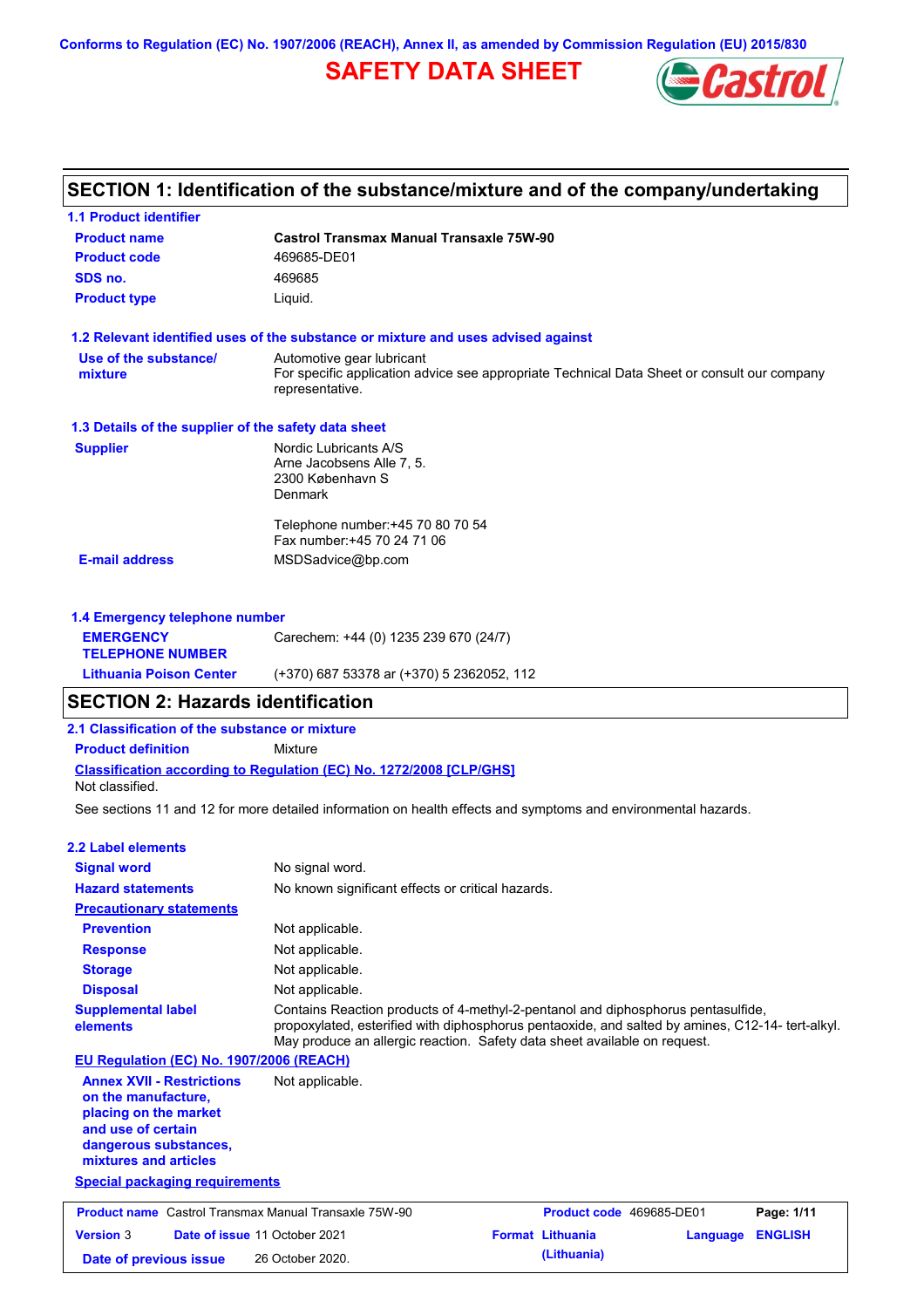# **SECTION 2: Hazards identification**

| <b>Containers to be fitted</b><br>with child-resistant<br>fastenings                                                     | Not applicable.                                                                                               |
|--------------------------------------------------------------------------------------------------------------------------|---------------------------------------------------------------------------------------------------------------|
| <b>Tactile warning of danger</b>                                                                                         | Not applicable.                                                                                               |
| 2.3 Other hazards                                                                                                        |                                                                                                               |
| <b>Results of PBT and vPvB</b><br>assessment                                                                             | Product does not meet the criteria for PBT or vPvB according to Regulation (EC) No. 1907/2006,<br>Annex XIII. |
| <b>Product meets the criteria</b><br>for PBT or vPvB according<br>to Regulation (EC) No.<br><b>1907/2006, Annex XIII</b> | This mixture does not contain any substances that are assessed to be a PBT or a vPvB.                         |
| Other hazards which do<br>not result in classification                                                                   | Defatting to the skin.                                                                                        |

# **SECTION 3: Composition/information on ingredients**

Mixture

### **3.2 Mixtures**

**Product definition**

Synthetic base stock. Proprietary performance additives.

| <b>Product/ingredient</b><br>name                                                                                                                                                    | <b>Identifiers</b>                                                                   | %         | <b>Regulation (EC) No.</b><br>1272/2008 [CLP]                                            | <b>Type</b> |
|--------------------------------------------------------------------------------------------------------------------------------------------------------------------------------------|--------------------------------------------------------------------------------------|-----------|------------------------------------------------------------------------------------------|-------------|
| $\frac{1}{2}$ -Decene, homopolymer,<br>hydrogenated                                                                                                                                  | REACH #: 01-2119486452-34<br>EC: 500-183-1<br>CAS: 68037-01-4                        | ≥25 - ≤50 | Asp. Tox. 1, H304                                                                        | [1] [2]     |
| Dec-1-ene, trimers, hydrogenated                                                                                                                                                     | REACH #: 01-2119493949-12<br>EC: 500-393-3<br>CAS: 157707-86-3                       | 225 - ≤50 | Asp. Tox. 1, H304                                                                        | [1] [2]     |
| Distillates (petroleum), solvent-<br>dewaxed heavy paraffinic                                                                                                                        | REACH #: 01-2119471299-27<br>EC: 265-169-7<br>CAS: 64742-65-0<br>Index: 649-474-00-6 | ≤10       | Asp. Tox. 1, H304                                                                        | [1] [2]     |
| Reaction products of 4-methyl-<br>2-pentanol and diphosphorus<br>pentasulfide, propoxylated, esterified<br>with diphosphorus pentaoxide, and<br>salted by amines, C12-14- tert-alkyl | REACH #: 01-2119493620-38<br>EC: -<br>$CAS: -$                                       | ≺1        | Acute Tox. 4, H302<br>Eye Dam. 1, H318<br>Skin Sens. 1B, H317<br>Aquatic Chronic 2, H411 | $[1]$       |

**See Section 16 for the full text of the H statements declared above.**

### **Type**

[1] Substance classified with a health or environmental hazard

[2] Substance with a workplace exposure limit

[3] Substance meets the criteria for PBT according to Regulation (EC) No. 1907/2006, Annex XIII

[4] Substance meets the criteria for vPvB according to Regulation (EC) No. 1907/2006, Annex XIII

[5] Substance of equivalent concern

[6] Additional disclosure due to company policy

Occupational exposure limits, if available, are listed in Section 8.

### **SECTION 4: First aid measures**

|                                   | <b>4.1 Description of first aid measures</b>                                                                                                                                                                                            |
|-----------------------------------|-----------------------------------------------------------------------------------------------------------------------------------------------------------------------------------------------------------------------------------------|
| Eye contact                       | In case of contact, immediately flush eyes with plenty of water for at least 15 minutes. Eyelids<br>should be held away from the eyeball to ensure thorough rinsing. Check for and remove any<br>contact lenses. Get medical attention. |
| <b>Skin contact</b>               | Wash skin thoroughly with soap and water or use recognised skin cleanser. Remove<br>contaminated clothing and shoes. Wash clothing before reuse. Clean shoes thoroughly before<br>reuse. Get medical attention if irritation develops.  |
| <b>Inhalation</b>                 | If inhaled, remove to fresh air. Get medical attention if symptoms occur.                                                                                                                                                               |
| <b>Ingestion</b>                  | Do not induce vomiting unless directed to do so by medical personnel. Get medical attention if<br>symptoms occur.                                                                                                                       |
| <b>Protection of first-aiders</b> | No action shall be taken involving any personal risk or without suitable training.                                                                                                                                                      |

|                        | <b>Product name</b> Castrol Transmax Manual Transaxle 75W-90 | <b>Product code</b> 469685-DE01 |                         | Page: 2/11 |
|------------------------|--------------------------------------------------------------|---------------------------------|-------------------------|------------|
| <b>Version 3</b>       | <b>Date of issue 11 October 2021</b>                         | <b>Format Lithuania</b>         | <b>Language ENGLISH</b> |            |
| Date of previous issue | 26 October 2020.                                             | (Lithuania)                     |                         |            |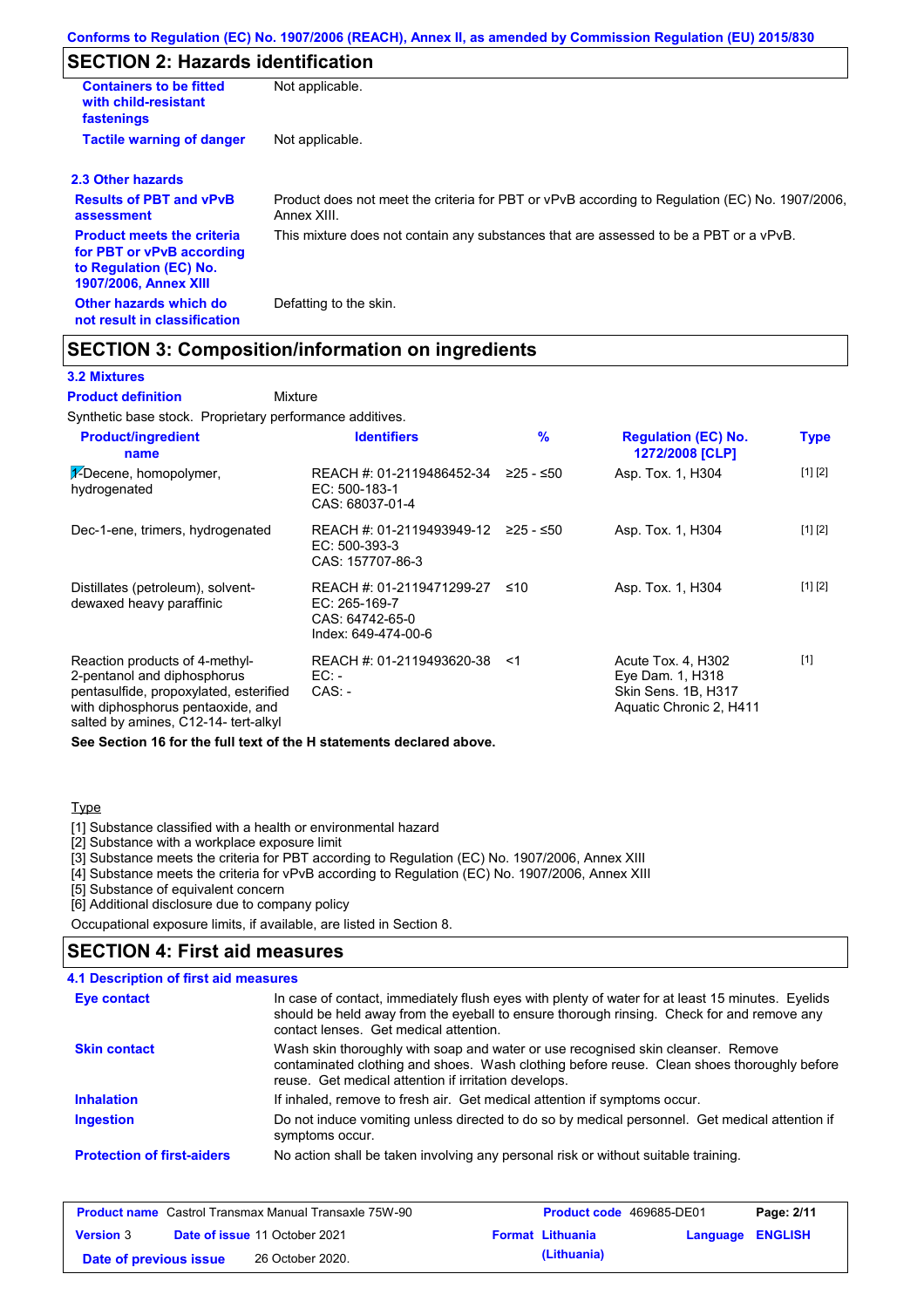# **SECTION 4: First aid measures**

### **4.2 Most important symptoms and effects, both acute and delayed**

See Section 11 for more detailed information on health effects and symptoms.

### **Potential acute health effects**

| <b>Inhalation</b>   | Vapour inhalation under ambient conditions is not normally a problem due to low vapour<br>pressure.               |  |
|---------------------|-------------------------------------------------------------------------------------------------------------------|--|
| <b>Ingestion</b>    | No known significant effects or critical hazards.                                                                 |  |
| <b>Skin contact</b> | Defatting to the skin. May cause skin dryness and irritation.                                                     |  |
| Eye contact         | No known significant effects or critical hazards.                                                                 |  |
|                     | Delayed and immediate effects as well as chronic effects from short and long-term exposure                        |  |
| <b>Inhalation</b>   | Overexposure to the inhalation of airborne droplets or aerosols may cause irritation of the<br>respiratory tract. |  |
| <b>Ingestion</b>    | Ingestion of large quantities may cause nausea and diarrhoea.                                                     |  |
| <b>Skin contact</b> | Prolonged or repeated contact can defat the skin and lead to irritation and/or dermatitis.                        |  |
| Eye contact         | Potential risk of transient stinging or redness if accidental eye contact occurs.                                 |  |

### **4.3 Indication of any immediate medical attention and special treatment needed**

**Notes to physician** Treatment should in general be symptomatic and directed to relieving any effects.

## **SECTION 5: Firefighting measures**

| 5.1 Extinguishing media                                   |                                                                                                                                                                                                                                                                                                                                                                   |
|-----------------------------------------------------------|-------------------------------------------------------------------------------------------------------------------------------------------------------------------------------------------------------------------------------------------------------------------------------------------------------------------------------------------------------------------|
| <b>Suitable extinguishing</b><br>media                    | In case of fire, use foam, dry chemical or carbon dioxide extinguisher or spray.                                                                                                                                                                                                                                                                                  |
| <b>Unsuitable extinguishing</b><br>media                  | Do not use water jet. The use of a water jet may cause the fire to spread by splashing the<br>burning product.                                                                                                                                                                                                                                                    |
| 5.2 Special hazards arising from the substance or mixture |                                                                                                                                                                                                                                                                                                                                                                   |
| <b>Hazards from the</b><br>substance or mixture           | In a fire or if heated, a pressure increase will occur and the container may burst.                                                                                                                                                                                                                                                                               |
| <b>Hazardous combustion</b><br>products                   | Combustion products may include the following:<br>carbon oxides $(CO, CO2)$ (carbon monoxide, carbon dioxide)                                                                                                                                                                                                                                                     |
| 5.3 Advice for firefighters                               |                                                                                                                                                                                                                                                                                                                                                                   |
| <b>Special precautions for</b><br>fire-fighters           | No action shall be taken involving any personal risk or without suitable training. Promptly<br>isolate the scene by removing all persons from the vicinity of the incident if there is a fire.                                                                                                                                                                    |
| <b>Special protective</b><br>equipment for fire-fighters  | Fire-fighters should wear appropriate protective equipment and self-contained breathing<br>apparatus (SCBA) with a full face-piece operated in positive pressure mode. Clothing for fire-<br>fighters (including helmets, protective boots and gloves) conforming to European standard EN<br>469 will provide a basic level of protection for chemical incidents. |

### **SECTION 6: Accidental release measures**

### **6.1 Personal precautions, protective equipment and emergency procedures**

| For non-emergency<br>personnel                           | No action shall be taken involving any personal risk or without suitable training. Evacuate<br>surrounding areas. Keep unnecessary and unprotected personnel from entering. Do not touch<br>or walk through spilt material. Floors may be slippery; use care to avoid falling. Put on<br>appropriate personal protective equipment. |
|----------------------------------------------------------|-------------------------------------------------------------------------------------------------------------------------------------------------------------------------------------------------------------------------------------------------------------------------------------------------------------------------------------|
| For emergency responders                                 | If specialised clothing is required to deal with the spillage, take note of any information in<br>Section 8 on suitable and unsuitable materials. See also the information in "For non-<br>emergency personnel".                                                                                                                    |
| <b>6.2 Environmental</b><br><b>precautions</b>           | Avoid dispersal of spilt material and runoff and contact with soil, waterways, drains and sewers.<br>Inform the relevant authorities if the product has caused environmental pollution (sewers,<br>waterways, soil or air).                                                                                                         |
| 6.3 Methods and material for containment and cleaning up |                                                                                                                                                                                                                                                                                                                                     |
| <b>Small spill</b>                                       | Stop leak if without risk. Move containers from spill area. Absorb with an inert material and<br>place in an appropriate waste disposal container. Dispose of via a licensed waste disposal<br>contractor.                                                                                                                          |

|                        | <b>Product name</b> Castrol Transmax Manual Transaxle 75W-90 | <b>Product code</b> 469685-DE01 |                  | Page: 3/11 |
|------------------------|--------------------------------------------------------------|---------------------------------|------------------|------------|
| <b>Version 3</b>       | <b>Date of issue 11 October 2021</b>                         | <b>Format Lithuania</b>         | Language ENGLISH |            |
| Date of previous issue | 26 October 2020.                                             | (Lithuania)                     |                  |            |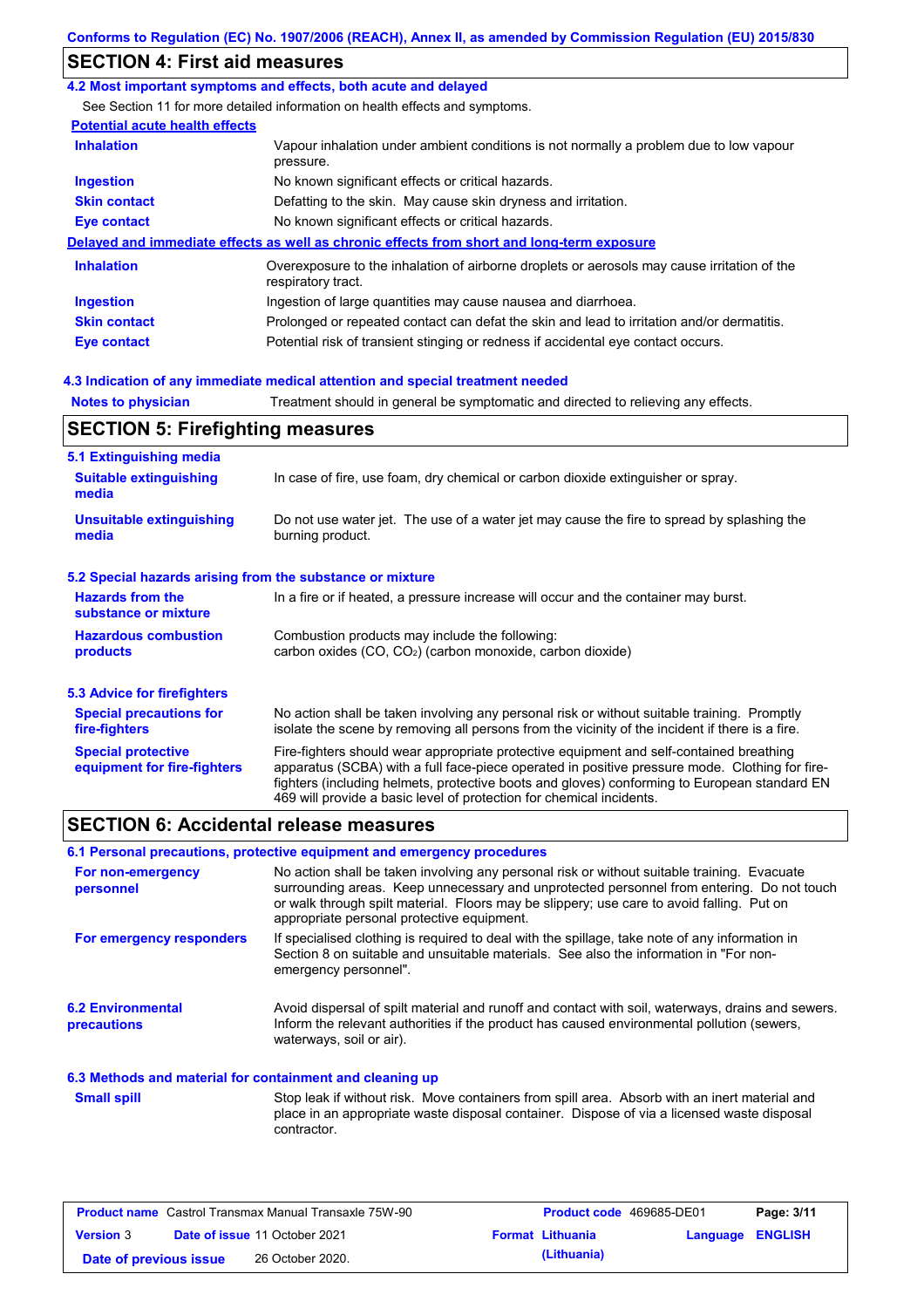# **SECTION 6: Accidental release measures**

| Large spill                               | Stop leak if without risk. Move containers from spill area. Prevent entry into sewers, water<br>courses, basements or confined areas. Contain and collect spillage with non-combustible,<br>absorbent material e.g. sand, earth, vermiculite or diatomaceous earth and place in container<br>for disposal according to local regulations. Dispose of via a licensed waste disposal contractor. |
|-------------------------------------------|------------------------------------------------------------------------------------------------------------------------------------------------------------------------------------------------------------------------------------------------------------------------------------------------------------------------------------------------------------------------------------------------|
| 6.4 Reference to other<br><b>sections</b> | See Section 1 for emergency contact information.<br>See Section 5 for firefighting measures.<br>See Section 8 for information on appropriate personal protective equipment.<br>See Section 12 for environmental precautions.<br>See Section 13 for additional waste treatment information.                                                                                                     |

# **SECTION 7: Handling and storage**

| 7.1 Precautions for safe handling                                                    |                                                                                                                                                                                                                                                                                                                                                                                                                                                                                          |
|--------------------------------------------------------------------------------------|------------------------------------------------------------------------------------------------------------------------------------------------------------------------------------------------------------------------------------------------------------------------------------------------------------------------------------------------------------------------------------------------------------------------------------------------------------------------------------------|
| <b>Protective measures</b>                                                           | Put on appropriate personal protective equipment.                                                                                                                                                                                                                                                                                                                                                                                                                                        |
| <b>Advice on general</b><br>occupational hygiene                                     | Eating, drinking and smoking should be prohibited in areas where this material is handled.<br>stored and processed. Wash thoroughly after handling. Remove contaminated clothing and<br>protective equipment before entering eating areas. See also Section 8 for additional<br>information on hygiene measures.                                                                                                                                                                         |
| <b>7.2 Conditions for safe</b><br>storage, including any<br><i>incompatibilities</i> | Store in accordance with local regulations. Store in a dry, cool and well-ventilated area, away<br>from incompatible materials (see Section 10). Keep away from heat and direct sunlight. Keep<br>container tightly closed and sealed until ready for use. Containers that have been opened must<br>be carefully resealed and kept upright to prevent leakage. Store and use only in equipment/<br>containers designed for use with this product. Do not store in unlabelled containers. |
| <b>Not suitable</b>                                                                  | Prolonged exposure to elevated temperature.                                                                                                                                                                                                                                                                                                                                                                                                                                              |
| 7.3 Specific end use(s)                                                              |                                                                                                                                                                                                                                                                                                                                                                                                                                                                                          |
| <b>Recommendations</b>                                                               | See section 1.2 and Exposure scenarios in annex, if applicable.                                                                                                                                                                                                                                                                                                                                                                                                                          |

### **SECTION 8: Exposure controls/personal protection**

#### **8.1 Control parameters**

**Occupational exposure limits**

| <b>Product/ingredient name</b>                               | <b>Exposure limit values</b>                                                                                                                                                                       |
|--------------------------------------------------------------|----------------------------------------------------------------------------------------------------------------------------------------------------------------------------------------------------|
| 1-Decene, homopolymer, hydrogenated                          | Lithuanian Hygiene Standard HN 23 (Lithuania).<br>TWA: 1 mg/m <sup>3</sup> 8 hours. Issued/Revised: 12/2001 Form: Mist<br>STEL: 3 mg/m <sup>3</sup> 15 minutes. Issued/Revised: 12/2001 Form: Mist |
| Dec-1-ene, trimers, hydrogenated                             | Lithuanian Hygiene Standard HN 23 (Lithuania).<br>TWA: 1 mg/m <sup>3</sup> 8 hours. Issued/Revised: 12/2001 Form: Mist<br>STEL: 3 mg/m <sup>3</sup> 15 minutes. Issued/Revised: 12/2001 Form: Mist |
| Distillates (petroleum), solvent-dewaxed heavy<br>paraffinic | Lithuanian Hygiene Standard HN 23 (Lithuania).                                                                                                                                                     |
|                                                              | TWA: 1 mg/m <sup>3</sup> 8 hours. Issued/Revised: 12/2001 Form: Mist<br>STEL: 3 mg/m <sup>3</sup> 15 minutes. Issued/Revised: 12/2001 Form: Mist                                                   |

Whilst specific OELs for certain components may be shown in this section, other components may be present in any mist, vapour or dust produced. Therefore, the specific OELs may not be applicable to the product as a whole and are provided for guidance only.

**Recommended monitoring**  If this product contains ingredients with exposure limits, personal, workplace atmosphere or biological monitoring may be required to determine the effectiveness of the ventilation or other control measures and/or the necessity to use respiratory protective equipment. Reference should be made to monitoring standards, such as the following: European Standard EN 689 (Workplace atmospheres - Guidance for the assessment of exposure by inhalation to chemical agents for comparison with limit values and measurement strategy) European Standard EN 14042 (Workplace atmospheres - Guide for the application and use of procedures for the assessment of exposure to chemical and biological agents) European Standard EN 482 (Workplace atmospheres - General requirements for the performance of procedures for the measurement of chemical agents) Reference to national guidance documents for methods for the determination of hazardous substances will also be required.

**Derived No Effect Level**

**procedures**

No DNELs/DMELs available.

#### **Predicted No Effect Concentration**

No PNECs available

|                        | <b>Product name</b> Castrol Transmax Manual Transaxle 75W-90 | <b>Product code</b> 469685-DE01 |                         | Page: 4/11 |
|------------------------|--------------------------------------------------------------|---------------------------------|-------------------------|------------|
| <b>Version 3</b>       | <b>Date of issue 11 October 2021</b>                         | <b>Format Lithuania</b>         | <b>Language ENGLISH</b> |            |
| Date of previous issue | 26 October 2020.                                             | (Lithuania)                     |                         |            |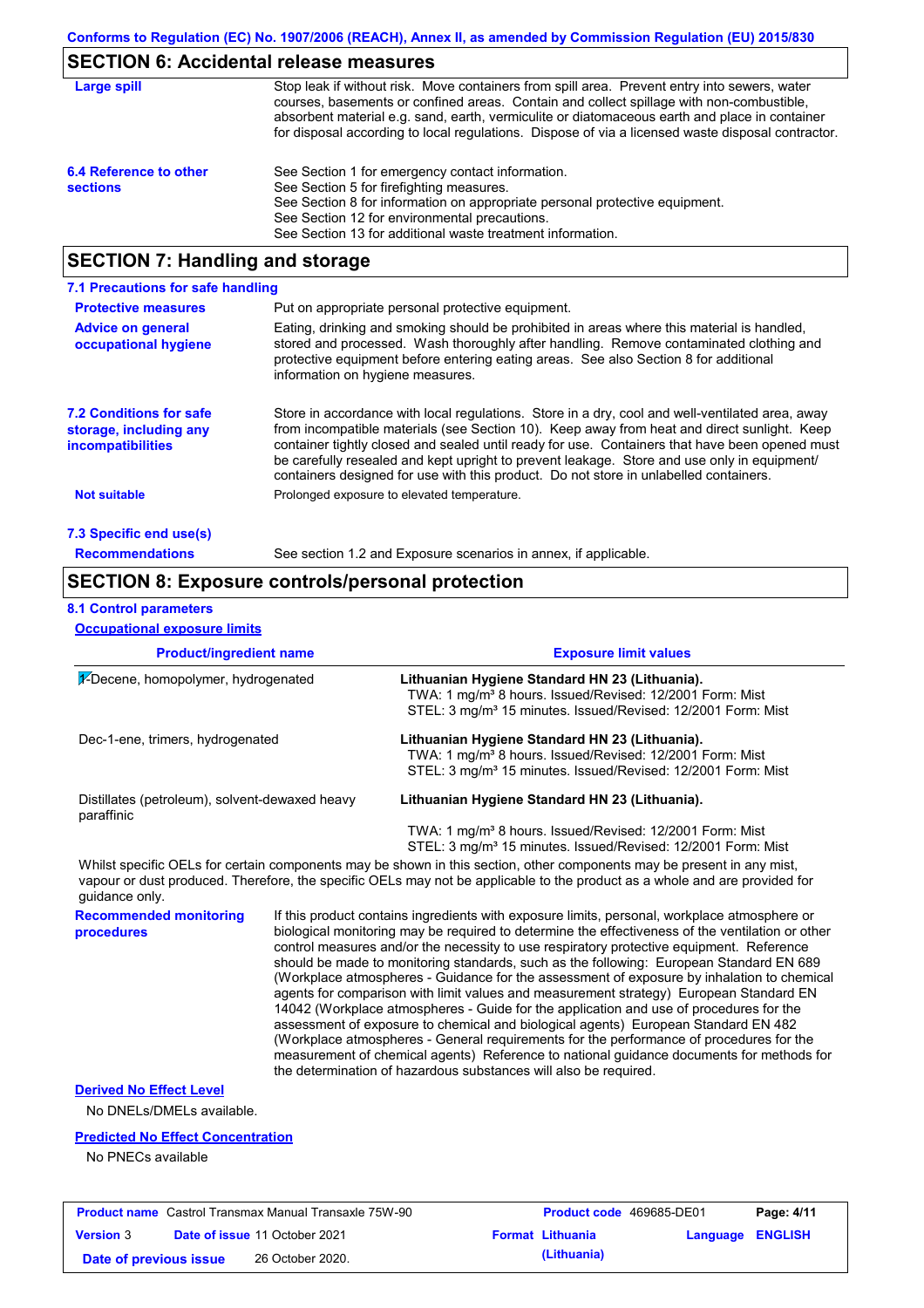# **SECTION 8: Exposure controls/personal protection**

| <b>8.2 Exposure controls</b>                                 |                                                                                                                                                                                                  |                                                                                                                                                                                                                                                                                                                                                                                                                                                                                                                                                                                                                                                                                                                                                                                                     |            |
|--------------------------------------------------------------|--------------------------------------------------------------------------------------------------------------------------------------------------------------------------------------------------|-----------------------------------------------------------------------------------------------------------------------------------------------------------------------------------------------------------------------------------------------------------------------------------------------------------------------------------------------------------------------------------------------------------------------------------------------------------------------------------------------------------------------------------------------------------------------------------------------------------------------------------------------------------------------------------------------------------------------------------------------------------------------------------------------------|------------|
| <b>Appropriate engineering</b><br><b>controls</b>            | concentrations below their respective occupational exposure limits.<br>kept in good condition and properly maintained.<br>ensure that all items of personal protective equipment are compatible. | Provide exhaust ventilation or other engineering controls to keep the relevant airborne<br>All activities involving chemicals should be assessed for their risks to health, to ensure<br>exposures are adequately controlled. Personal protective equipment should only be considered<br>after other forms of control measures (e.g. engineering controls) have been suitably evaluated.<br>Personal protective equipment should conform to appropriate standards, be suitable for use, be<br>Your supplier of personal protective equipment should be consulted for advice on selection and<br>appropriate standards. For further information contact your national organisation for standards.<br>The final choice of protective equipment will depend upon a risk assessment. It is important to |            |
| <b>Individual protection measures</b>                        |                                                                                                                                                                                                  |                                                                                                                                                                                                                                                                                                                                                                                                                                                                                                                                                                                                                                                                                                                                                                                                     |            |
| <b>Hygiene measures</b>                                      | stations and safety showers are close to the workstation location.                                                                                                                               | Wash hands, forearms and face thoroughly after handling chemical products, before eating,<br>smoking and using the lavatory and at the end of the working period. Ensure that eyewash                                                                                                                                                                                                                                                                                                                                                                                                                                                                                                                                                                                                               |            |
| <b>Respiratory protection</b>                                | In case of insufficient ventilation, wear suitable respiratory equipment.<br>of the working conditions.                                                                                          | The correct choice of respiratory protection depends upon the chemicals being handled, the<br>conditions of work and use, and the condition of the respiratory equipment. Safety procedures<br>should be developed for each intended application. Respiratory protection equipment should<br>therefore be chosen in consultation with the supplier/manufacturer and with a full assessment                                                                                                                                                                                                                                                                                                                                                                                                          |            |
| <b>Eye/face protection</b>                                   | Safety glasses with side shields.                                                                                                                                                                |                                                                                                                                                                                                                                                                                                                                                                                                                                                                                                                                                                                                                                                                                                                                                                                                     |            |
| <b>Skin protection</b>                                       |                                                                                                                                                                                                  |                                                                                                                                                                                                                                                                                                                                                                                                                                                                                                                                                                                                                                                                                                                                                                                                     |            |
| <b>Hand protection</b>                                       | <b>General Information:</b>                                                                                                                                                                      | Because specific work environments and material handling practices vary, safety procedures<br>should be developed for each intended application. The correct choice of protective gloves<br>depends upon the chemicals being handled, and the conditions of work and use. Most gloves<br>provide protection for only a limited time before they must be discarded and replaced (even the<br>best chemically resistant gloves will break down after repeated chemical exposures).                                                                                                                                                                                                                                                                                                                    |            |
|                                                              | a full assessment of the working conditions.                                                                                                                                                     | Gloves should be chosen in consultation with the supplier / manufacturer and taking account of                                                                                                                                                                                                                                                                                                                                                                                                                                                                                                                                                                                                                                                                                                      |            |
|                                                              | Recommended: Nitrile gloves.<br><b>Breakthrough time:</b>                                                                                                                                        |                                                                                                                                                                                                                                                                                                                                                                                                                                                                                                                                                                                                                                                                                                                                                                                                     |            |
|                                                              | Our recommendations on the selection of gloves are as follows:                                                                                                                                   | Breakthrough time data are generated by glove manufacturers under laboratory test conditions<br>and represent how long a glove can be expected to provide effective permeation resistance. It<br>is important when following breakthrough time recommendations that actual workplace<br>conditions are taken into account. Always consult with your glove supplier for up-to-date<br>technical information on breakthrough times for the recommended glove type.                                                                                                                                                                                                                                                                                                                                    |            |
|                                                              | Continuous contact:                                                                                                                                                                              |                                                                                                                                                                                                                                                                                                                                                                                                                                                                                                                                                                                                                                                                                                                                                                                                     |            |
|                                                              | can be obtained.<br>replacement regimes are determined and adhered to.                                                                                                                           | Gloves with a minimum breakthrough time of 240 minutes, or >480 minutes if suitable gloves<br>If suitable gloves are not available to offer that level of protection, gloves with shorter<br>breakthrough times may be acceptable as long as appropriate glove maintenance and                                                                                                                                                                                                                                                                                                                                                                                                                                                                                                                      |            |
|                                                              | Short-term / splash protection:                                                                                                                                                                  |                                                                                                                                                                                                                                                                                                                                                                                                                                                                                                                                                                                                                                                                                                                                                                                                     |            |
|                                                              | Recommended breakthrough times as above.<br>be determined and rigorously followed.                                                                                                               | It is recognised that for short-term, transient exposures, gloves with shorter breakthrough times<br>may commonly be used. Therefore, appropriate maintenance and replacement regimes must                                                                                                                                                                                                                                                                                                                                                                                                                                                                                                                                                                                                          |            |
|                                                              | <b>Glove Thickness:</b>                                                                                                                                                                          |                                                                                                                                                                                                                                                                                                                                                                                                                                                                                                                                                                                                                                                                                                                                                                                                     |            |
|                                                              |                                                                                                                                                                                                  | For general applications, we recommend gloves with a thickness typically greater than 0.35 mm.                                                                                                                                                                                                                                                                                                                                                                                                                                                                                                                                                                                                                                                                                                      |            |
|                                                              |                                                                                                                                                                                                  | It should be emphasised that glove thickness is not necessarily a good predictor of glove<br>resistance to a specific chemical, as the permeation efficiency of the glove will be dependent<br>on the exact composition of the glove material. Therefore, glove selection should also be based<br>on consideration of the task requirements and knowledge of breakthrough times.<br>Glove thickness may also vary depending on the glove manufacturer, the glove type and the<br>glove model. Therefore, the manufacturers' technical data should always be taken into account                                                                                                                                                                                                                      |            |
| <b>Product name</b> Castrol Transmax Manual Transaxle 75W-90 |                                                                                                                                                                                                  | Product code 469685-DE01                                                                                                                                                                                                                                                                                                                                                                                                                                                                                                                                                                                                                                                                                                                                                                            | Page: 5/11 |

|                        | <b>Product name</b> Castrol Transmax Manual Transaxle 75W-90 | <b>Product code</b> 469685-DE01 |                  | Page: 5/11 |
|------------------------|--------------------------------------------------------------|---------------------------------|------------------|------------|
| <b>Version</b> 3       | <b>Date of issue 11 October 2021</b>                         | <b>Format Lithuania</b>         | Language ENGLISH |            |
| Date of previous issue | 26 October 2020.                                             | (Lithuania)                     |                  |            |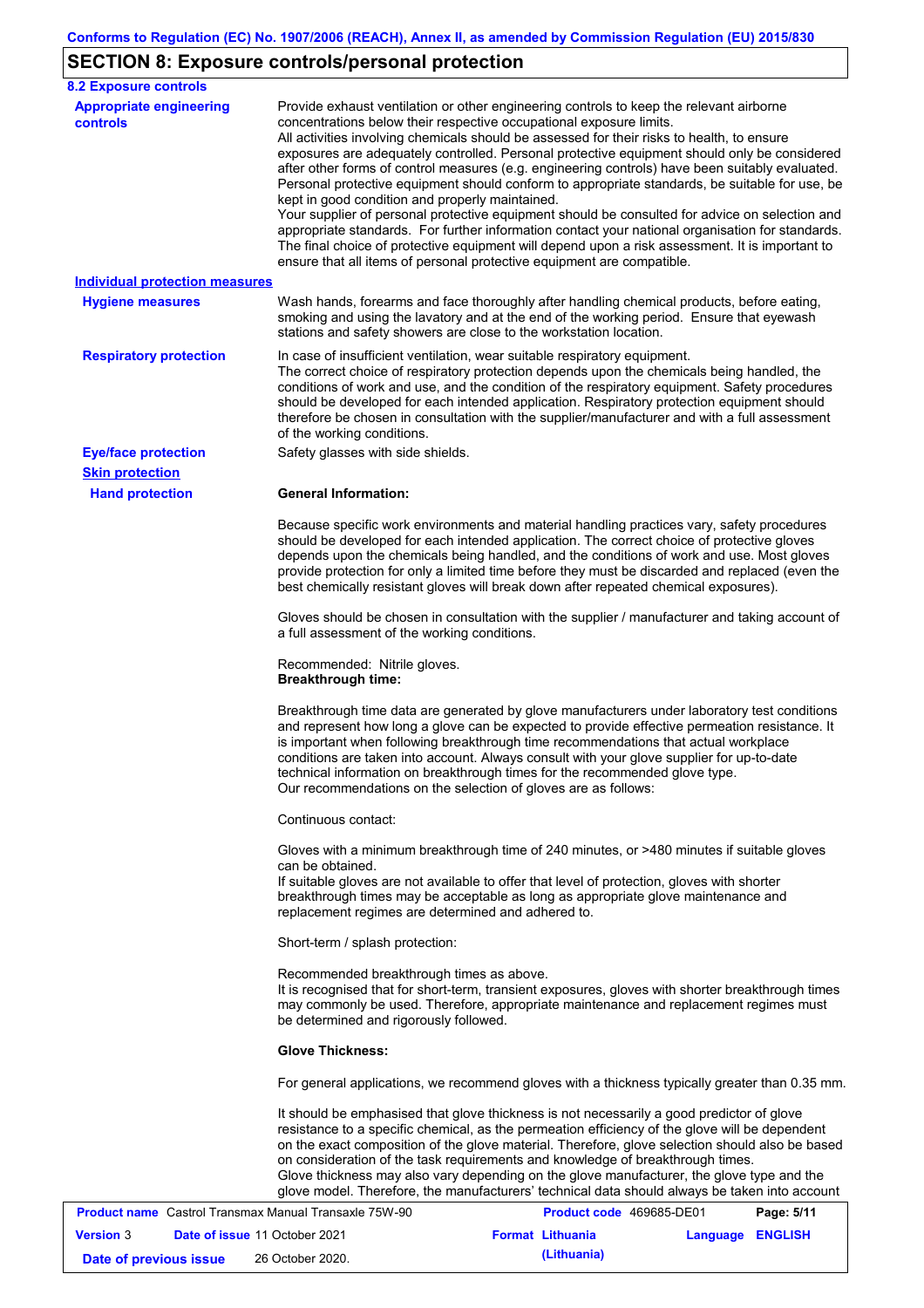# **SECTION 8: Exposure controls/personal protection**

|  | to ensure selection of the most appropriate glove for the task. |  |  |  |  |
|--|-----------------------------------------------------------------|--|--|--|--|
|  |                                                                 |  |  |  |  |

Note: Depending on the activity being conducted, gloves of varying thickness may be required for specific tasks. For example:

 • Thinner gloves (down to 0.1 mm or less) may be required where a high degree of manual dexterity is needed. However, these gloves are only likely to give short duration protection and would normally be just for single use applications, then disposed of.

 • Thicker gloves (up to 3 mm or more) may be required where there is a mechanical (as well as a chemical) risk i.e. where there is abrasion or puncture potential.

| <b>Skin and body</b>                             | Use of protective clothing is good industrial practice.<br>Personal protective equipment for the body should be selected based on the task being<br>performed and the risks involved and should be approved by a specialist before handling this<br>product.<br>Cotton or polyester/cotton overalls will only provide protection against light superficial<br>contamination that will not soak through to the skin. Overalls should be laundered on a regular<br>basis. When the risk of skin exposure is high (e.g. when cleaning up spillages or if there is a<br>risk of splashing) then chemical resistant aprons and/or impervious chemical suits and boots<br>will be required. |
|--------------------------------------------------|---------------------------------------------------------------------------------------------------------------------------------------------------------------------------------------------------------------------------------------------------------------------------------------------------------------------------------------------------------------------------------------------------------------------------------------------------------------------------------------------------------------------------------------------------------------------------------------------------------------------------------------------------------------------------------------|
| <b>Refer to standards:</b>                       | Respiratory protection: EN 529<br>Gloves: EN 420, EN 374<br>Eye protection: EN 166<br>Filtering half-mask: EN 149<br>Filtering half-mask with valve: EN 405<br>Half-mask: EN 140 plus filter<br>Full-face mask: EN 136 plus filter<br>Particulate filters: EN 143<br>Gas/combined filters: EN 14387                                                                                                                                                                                                                                                                                                                                                                                   |
| <b>Environmental exposure</b><br><b>controls</b> | Emissions from ventilation or work process equipment should be checked to ensure they<br>comply with the requirements of environmental protection legislation. In some cases, fume<br>scrubbers, filters or engineering modifications to the process equipment will be necessary to<br>reduce emissions to acceptable levels.                                                                                                                                                                                                                                                                                                                                                         |

## **SECTION 9: Physical and chemical properties**

### **9.1 Information on basic physical and chemical properties**

| <b>Appearance</b>                                      |                                                                      |
|--------------------------------------------------------|----------------------------------------------------------------------|
| <b>Physical state</b>                                  | Liquid.                                                              |
| <b>Colour</b>                                          | Amber.                                                               |
| <b>Odour</b>                                           | Not available.                                                       |
| <b>Odour threshold</b>                                 | Not available.                                                       |
| рH                                                     | Not applicable.                                                      |
| <b>Melting point/freezing point</b>                    | Not available.                                                       |
| Initial boiling point and boiling                      | Not available.                                                       |
| range                                                  |                                                                      |
| <b>Pour point</b>                                      | $-51 °C$                                                             |
| <b>Flash point</b>                                     | Open cup: >180°C (>356°F) [Cleveland.]                               |
| <b>Evaporation rate</b>                                | Not available.                                                       |
| <b>Flammability (solid, gas)</b>                       | Not available.                                                       |
| <b>Upper/lower flammability or</b><br>explosive limits | Not available.                                                       |
| <b>Vapour pressure</b>                                 | Not available.                                                       |
| <b>Vapour density</b>                                  | Not available.                                                       |
| <b>Relative density</b>                                | Not available.                                                       |
| <b>Density</b>                                         | <1000 kg/m <sup>3</sup> (<1 g/cm <sup>3</sup> ) at 15 <sup>°</sup> C |
| <b>Solubility(ies)</b>                                 | insoluble in water.                                                  |
| <b>Partition coefficient: n-octanol/</b><br>water      | Not available.                                                       |
| <b>Auto-ignition temperature</b>                       | Not available.                                                       |
| <b>Decomposition temperature</b>                       | Not available.                                                       |

|                        | <b>Product name</b> Castrol Transmax Manual Transaxle 75W-90 | <b>Product code</b> 469685-DE01 |                         | Page: 6/11 |
|------------------------|--------------------------------------------------------------|---------------------------------|-------------------------|------------|
| <b>Version 3</b>       | <b>Date of issue 11 October 2021</b>                         | <b>Format Lithuania</b>         | <b>Language ENGLISH</b> |            |
| Date of previous issue | 26 October 2020.                                             | (Lithuania)                     |                         |            |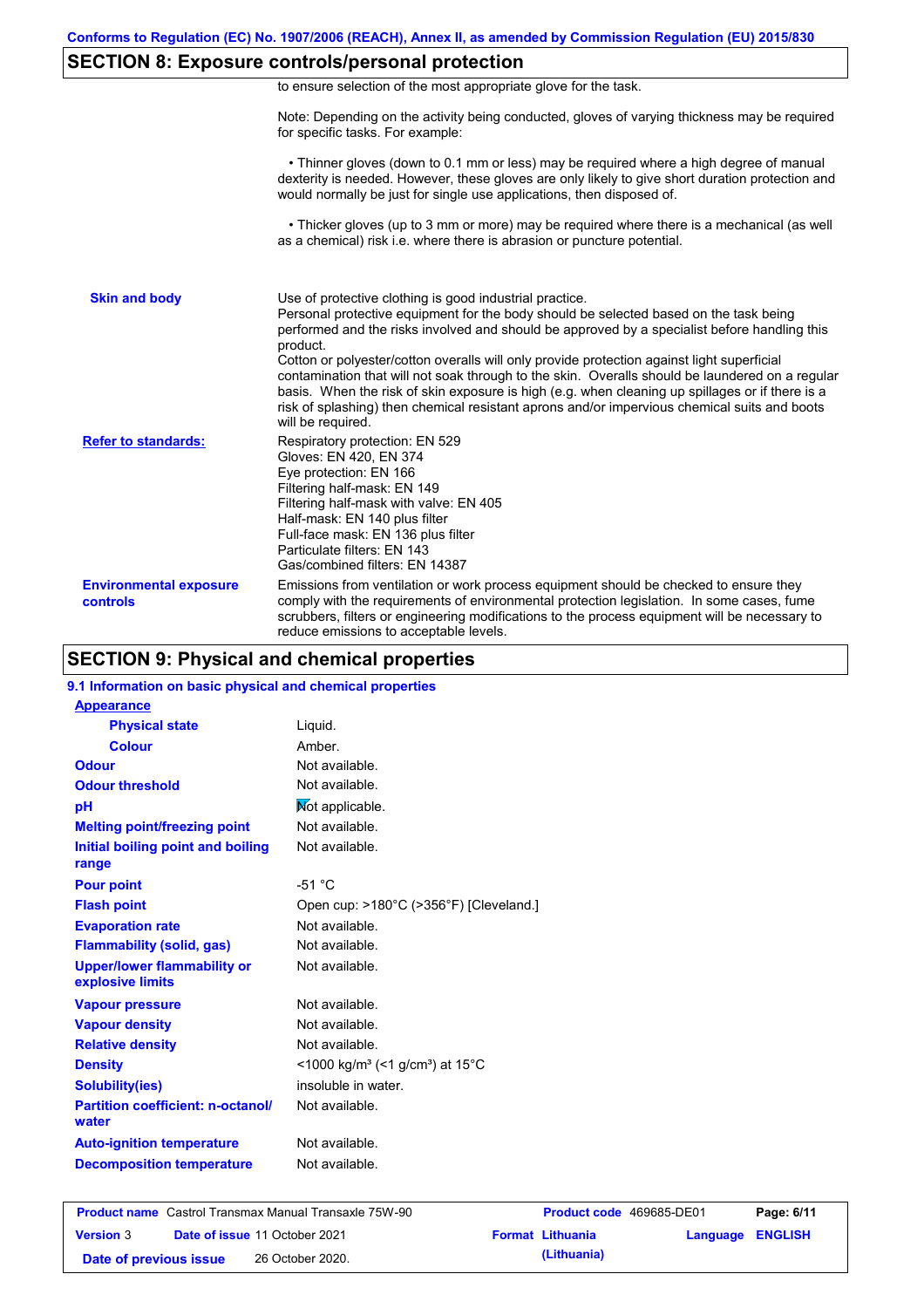# **SECTION 9: Physical and chemical properties**

| <b>Viscosity</b>            | Kinematic: 77.58 mm <sup>2</sup> /s (77.58 cSt) at $40^{\circ}$ C<br>Kinematic: $14.63$ mm <sup>2</sup> /s ( $14.63$ cSt) at $100^{\circ}$ C |
|-----------------------------|----------------------------------------------------------------------------------------------------------------------------------------------|
| <b>Explosive properties</b> | Not available.                                                                                                                               |
| <b>Oxidising properties</b> | Not available.                                                                                                                               |

### **9.2 Other information**

No additional information.

| <b>SECTION 10: Stability and reactivity</b>       |                                                                                                                                                                         |  |  |  |
|---------------------------------------------------|-------------------------------------------------------------------------------------------------------------------------------------------------------------------------|--|--|--|
| <b>10.1 Reactivity</b>                            | No specific test data available for this product. Refer to Conditions to avoid and Incompatible<br>materials for additional information.                                |  |  |  |
| <b>10.2 Chemical stability</b>                    | The product is stable.                                                                                                                                                  |  |  |  |
| <b>10.3 Possibility of</b><br>hazardous reactions | Under normal conditions of storage and use, hazardous reactions will not occur.<br>Under normal conditions of storage and use, hazardous polymerisation will not occur. |  |  |  |
| <b>10.4 Conditions to avoid</b>                   | Avoid all possible sources of ignition (spark or flame).                                                                                                                |  |  |  |
| 10.5 Incompatible materials                       | Reactive or incompatible with the following materials: oxidising materials.                                                                                             |  |  |  |
| <b>10.6 Hazardous</b><br>decomposition products   | Under normal conditions of storage and use, hazardous decomposition products should not be<br>produced.                                                                 |  |  |  |

# **SECTION 11: Toxicological information**

### **11.1 Information on toxicological effects**

|                                                                                            | <b>Product/ingredient name</b>                                                                                              | Oral (mg/<br>kg)                                                                            | <b>Dermal</b> | <b>Inhalation</b> | <b>Inhalation</b>   | <b>Inhalation</b>              |
|--------------------------------------------------------------------------------------------|-----------------------------------------------------------------------------------------------------------------------------|---------------------------------------------------------------------------------------------|---------------|-------------------|---------------------|--------------------------------|
|                                                                                            |                                                                                                                             |                                                                                             | (mg/kg)       | (gases)<br>(ppm)  | (vapours)<br>(mg/l) | (dusts<br>and mists)<br>(mg/l) |
| Phosphoric acid esters, amine salt                                                         |                                                                                                                             | 500                                                                                         | N/A           | N/A               | N/A                 | N/A                            |
| <b>Information on likely</b><br>routes of exposure                                         | Routes of entry anticipated: Dermal, Inhalation.                                                                            |                                                                                             |               |                   |                     |                                |
| <b>Potential acute health effects</b>                                                      |                                                                                                                             |                                                                                             |               |                   |                     |                                |
| <b>Inhalation</b>                                                                          | Vapour inhalation under ambient conditions is not normally a problem due to low vapour<br>pressure.                         |                                                                                             |               |                   |                     |                                |
| <b>Ingestion</b>                                                                           | No known significant effects or critical hazards.                                                                           |                                                                                             |               |                   |                     |                                |
| <b>Skin contact</b>                                                                        | Defatting to the skin. May cause skin dryness and irritation.                                                               |                                                                                             |               |                   |                     |                                |
| <b>Eye contact</b>                                                                         |                                                                                                                             | No known significant effects or critical hazards.                                           |               |                   |                     |                                |
| <b>Symptoms related to the physical, chemical and toxicological characteristics</b>        |                                                                                                                             |                                                                                             |               |                   |                     |                                |
| <b>Inhalation</b>                                                                          | May be harmful by inhalation if exposure to vapour, mists or fumes resulting from thermal<br>decomposition products occurs. |                                                                                             |               |                   |                     |                                |
| <b>Ingestion</b>                                                                           | No specific data.                                                                                                           |                                                                                             |               |                   |                     |                                |
| <b>Skin contact</b>                                                                        | irritation<br>dryness<br>cracking                                                                                           | Adverse symptoms may include the following:                                                 |               |                   |                     |                                |
| <b>Eye contact</b>                                                                         | No specific data.                                                                                                           |                                                                                             |               |                   |                     |                                |
| Delayed and immediate effects as well as chronic effects from short and long-term exposure |                                                                                                                             |                                                                                             |               |                   |                     |                                |
| <b>Inhalation</b>                                                                          | respiratory tract.                                                                                                          | Overexposure to the inhalation of airborne droplets or aerosols may cause irritation of the |               |                   |                     |                                |
| <b>Ingestion</b>                                                                           | Ingestion of large quantities may cause nausea and diarrhoea.                                                               |                                                                                             |               |                   |                     |                                |
| <b>Skin contact</b>                                                                        | Prolonged or repeated contact can defat the skin and lead to irritation and/or dermatitis.                                  |                                                                                             |               |                   |                     |                                |
| <b>Eye contact</b>                                                                         |                                                                                                                             | Potential risk of transient stinging or redness if accidental eye contact occurs.           |               |                   |                     |                                |
| <b>Potential chronic health effects</b>                                                    |                                                                                                                             |                                                                                             |               |                   |                     |                                |

General **General** No known significant effects or critical hazards. **Carcinogenicity** No known significant effects or critical hazards.

|                        | <b>Product name</b> Castrol Transmax Manual Transaxle 75W-90 | <b>Product code</b> 469685-DE01 |                         | Page: 7/11 |
|------------------------|--------------------------------------------------------------|---------------------------------|-------------------------|------------|
| <b>Version 3</b>       | <b>Date of issue 11 October 2021</b>                         | <b>Format Lithuania</b>         | <b>Language ENGLISH</b> |            |
| Date of previous issue | 26 October 2020.                                             | (Lithuania)                     |                         |            |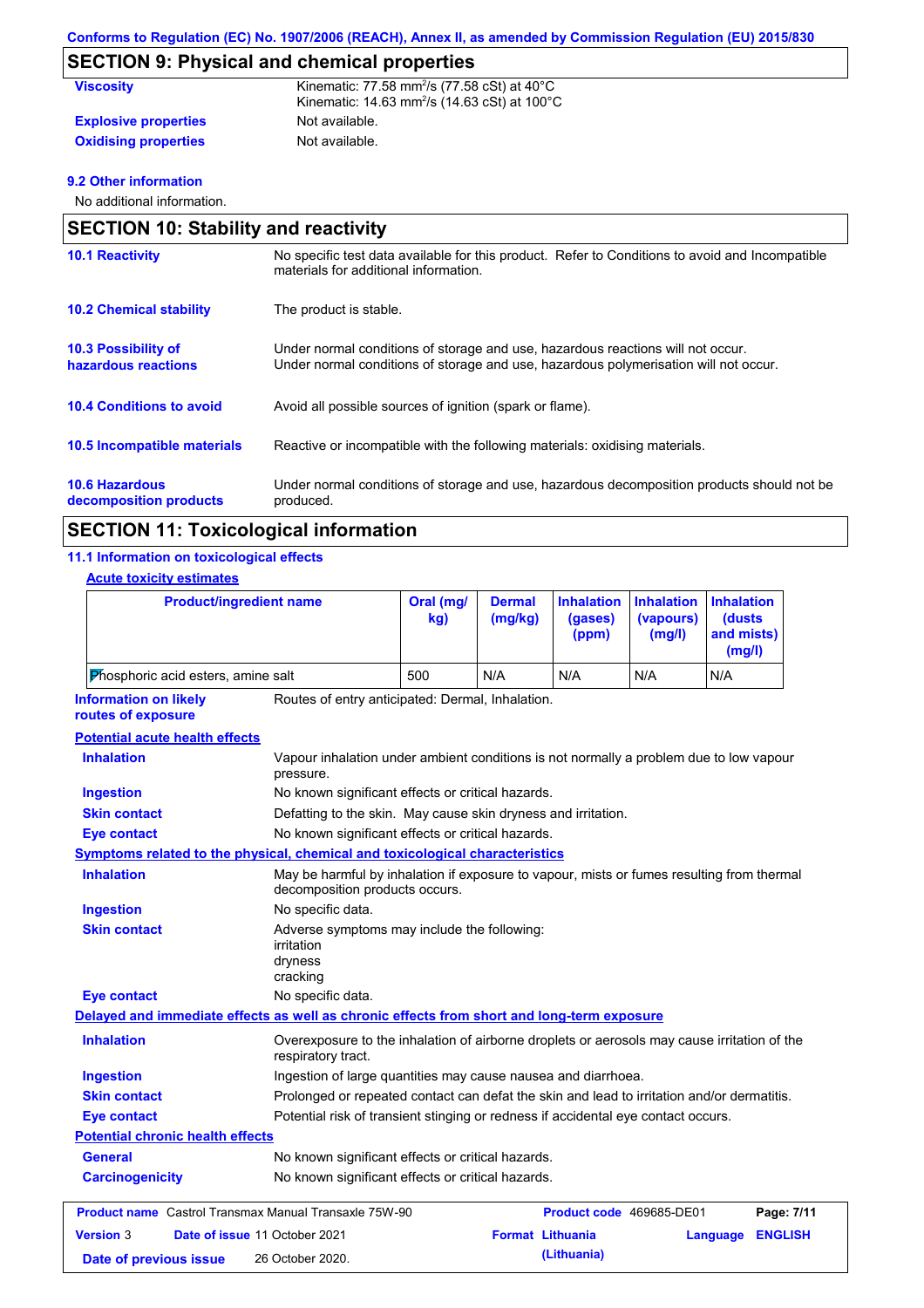# **SECTION 11: Toxicological information**

| <b>Mutagenicity</b>          | No known significant effects or critical hazards. |
|------------------------------|---------------------------------------------------|
| <b>Developmental effects</b> | No known significant effects or critical hazards. |
| <b>Fertility effects</b>     | No known significant effects or critical hazards. |

### **SECTION 12: Ecological information**

**12.1 Toxicity**

**Environmental hazards** Not classified as dangerous

#### **12.2 Persistence and degradability**

Partially biodegradable.

#### **12.3 Bioaccumulative potential**

This product is not expected to bioaccumulate through food chains in the environment.

| <b>12.4 Mobility in soil</b>                                  |                                                                      |
|---------------------------------------------------------------|----------------------------------------------------------------------|
| <b>Soil/water partition</b><br>coefficient (K <sub>oc</sub> ) | Not available.                                                       |
| <b>Mobility</b>                                               | Spillages may penetrate the soil causing ground water contamination. |

#### **12.5 Results of PBT and vPvB assessment**

Product does not meet the criteria for PBT or vPvB according to Regulation (EC) No. 1907/2006, Annex XIII.

### **12.6 Other adverse effects**

Spills may form a film on water surfaces causing physical damage to organisms. Oxygen transfer could also be impaired. **Other ecological information**

### **SECTION 13: Disposal considerations**

#### **13.1 Waste treatment methods**

#### **Product**

**Methods of disposal**

Where possible, arrange for product to be recycled. Dispose of via an authorised person/ licensed waste disposal contractor in accordance with local regulations.

### **Hazardous waste** Yes.

**European waste catalogue (EWC)**

| Waste code | <b>Waste designation</b>                |
|------------|-----------------------------------------|
| 13 02 08*  | other engine, gear and lubricating oils |

However, deviation from the intended use and/or the presence of any potential contaminants may require an alternative waste disposal code to be assigned by the end user.

| <b>Packaging</b>           |                                                                                                                                                                                                                                         |
|----------------------------|-----------------------------------------------------------------------------------------------------------------------------------------------------------------------------------------------------------------------------------------|
| <b>Methods of disposal</b> | Where possible, arrange for product to be recycled. Dispose of via an authorised person/<br>licensed waste disposal contractor in accordance with local regulations.                                                                    |
| <b>Special precautions</b> | This material and its container must be disposed of in a safe way. Empty containers or liners<br>may retain some product residues. Avoid dispersal of spilt material and runoff and contact with<br>soil, waterways, drains and sewers. |
| <b>References</b>          | Commission 2014/955/EU<br>Directive 2008/98/EC                                                                                                                                                                                          |

# **SECTION 14: Transport information**

|                                            | <b>ADR/RID</b>                                               | <b>ADN</b>     | <b>IMDG</b>                            | <b>IATA</b>                |
|--------------------------------------------|--------------------------------------------------------------|----------------|----------------------------------------|----------------------------|
| 14.1 UN number                             | Not regulated.                                               | Not regulated. | Not regulated.                         | Not regulated.             |
| 14.2 UN proper<br>shipping name            |                                                              |                |                                        |                            |
| <b>14.3 Transport</b><br>hazard class(es)  |                                                              |                |                                        |                            |
| 14.4 Packing<br>group                      |                                                              |                |                                        |                            |
|                                            | <b>Product name</b> Castrol Transmax Manual Transaxle 75W-90 |                | Product code 469685-DE01               | Page: 8/11                 |
| <b>Version 3</b><br>Date of previous issue | Date of issue 11 October 2021<br>26 October 2020.            |                | <b>Format Lithuania</b><br>(Lithuania) | <b>ENGLISH</b><br>Language |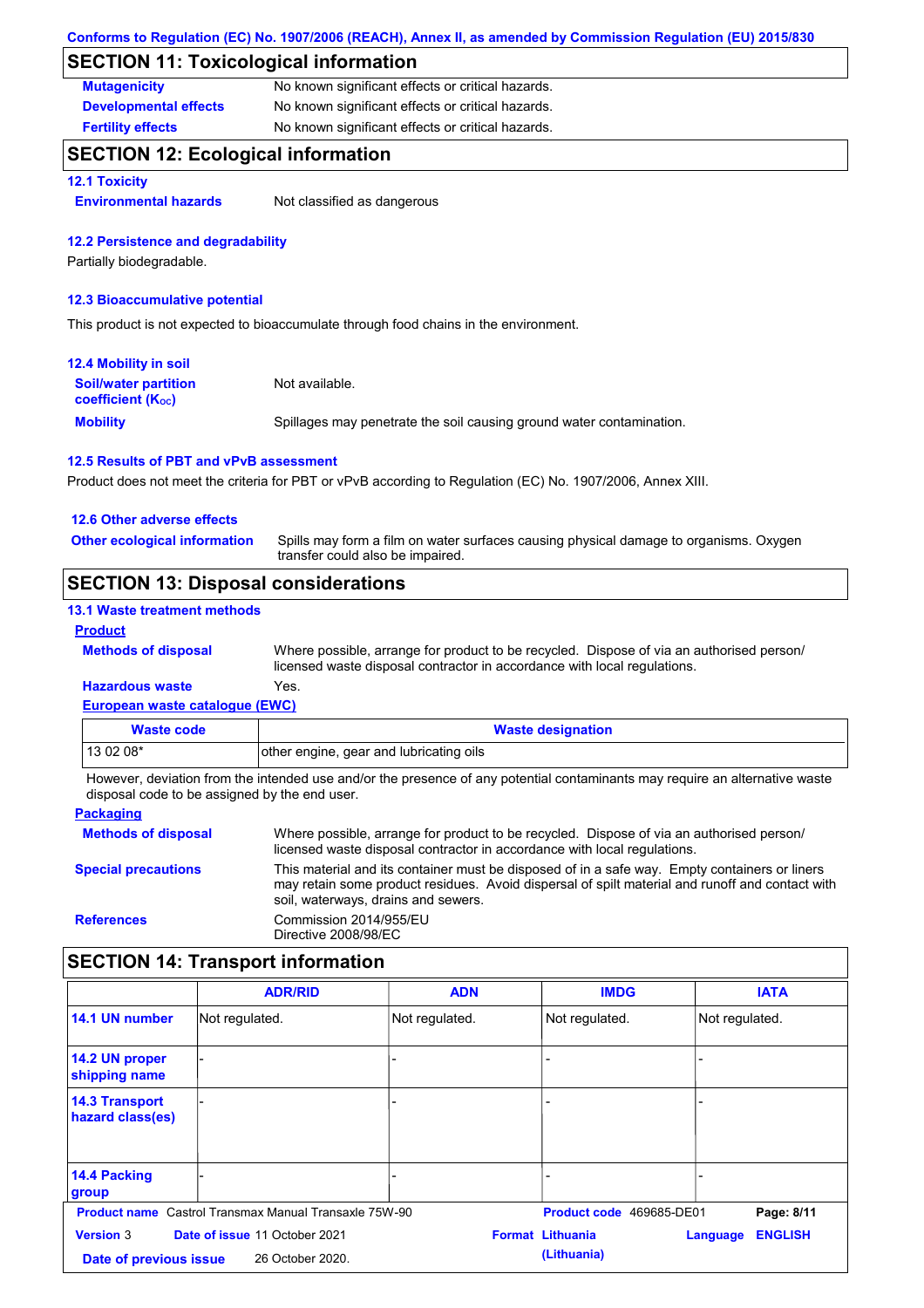# **SECTION 14: Transport information**

| 14.5<br>Environmental<br>hazards | INo. | 'No. | IN <sub>o</sub> | INo. |
|----------------------------------|------|------|-----------------|------|
| <b>Additional</b><br>information |      | -    |                 |      |

**14.6 Special precautions for user** Not available.

| <b>14.7 Transport in bulk</b> | Not available. |
|-------------------------------|----------------|
| according to IMO              |                |
| <b>instruments</b>            |                |

### **SECTION 15: Regulatory information**

**15.1 Safety, health and environmental regulations/legislation specific for the substance or mixture EU Regulation (EC) No. 1907/2006 (REACH)**

### **Annex XIV - List of substances subject to authorisation**

#### **Annex XIV**

None of the components are listed.

**Substances of very high concern**

None of the components are listed.

**EU Regulation (EC) No. 1907/2006 (REACH)**

**Annex XVII - Restrictions on the manufacture, placing on the market and use of certain dangerous substances, mixtures and articles**

**United States inventory** 

**Other regulations**

**Canada inventory**

**Taiwan Chemical Substances Inventory** 

**(TSCA 8b)**

**(PICCS)**

**(TCSI)**

**REACH Status** The company, as identified in Section 1, sells this product in the EU in compliance with the current requirements of REACH. All components are active or exempted.

All components are listed or exempted. All components are listed or exempted. **Australia inventory (AICS)**

All components are listed or exempted. All components are listed or exempted. **China inventory (IECSC) Japan inventory (ENCS)**

Not applicable.

All components are listed or exempted. **Korea inventory (KECI)**

All components are listed or exempted. **Philippines inventory** 

All components are listed or exempted.

### **Ozone depleting substances (1005/2009/EU)** Not listed.

**Prior Informed Consent (PIC) (649/2012/EU)** Not listed.

#### **EU - Water framework directive - Priority substances**

None of the components are listed.

#### **Seveso Directive**

This product is not controlled under the Seveso Directive.

#### **15.2 Chemical safety assessment**

A Chemical Safety Assessment has been carried out for one or more of the substances within this mixture. A Chemical Safety Assessment has not been carried out for the mixture itself.

| <b>Product name</b> Castrol Transmax Manual Transaxle 75W-90 |  | <b>Product code</b> 469685-DE01      |  | Page: 9/11              |                         |  |
|--------------------------------------------------------------|--|--------------------------------------|--|-------------------------|-------------------------|--|
| <b>Version 3</b>                                             |  | <b>Date of issue 11 October 2021</b> |  | <b>Format Lithuania</b> | <b>Language ENGLISH</b> |  |
| Date of previous issue                                       |  | 26 October 2020.                     |  | (Lithuania)             |                         |  |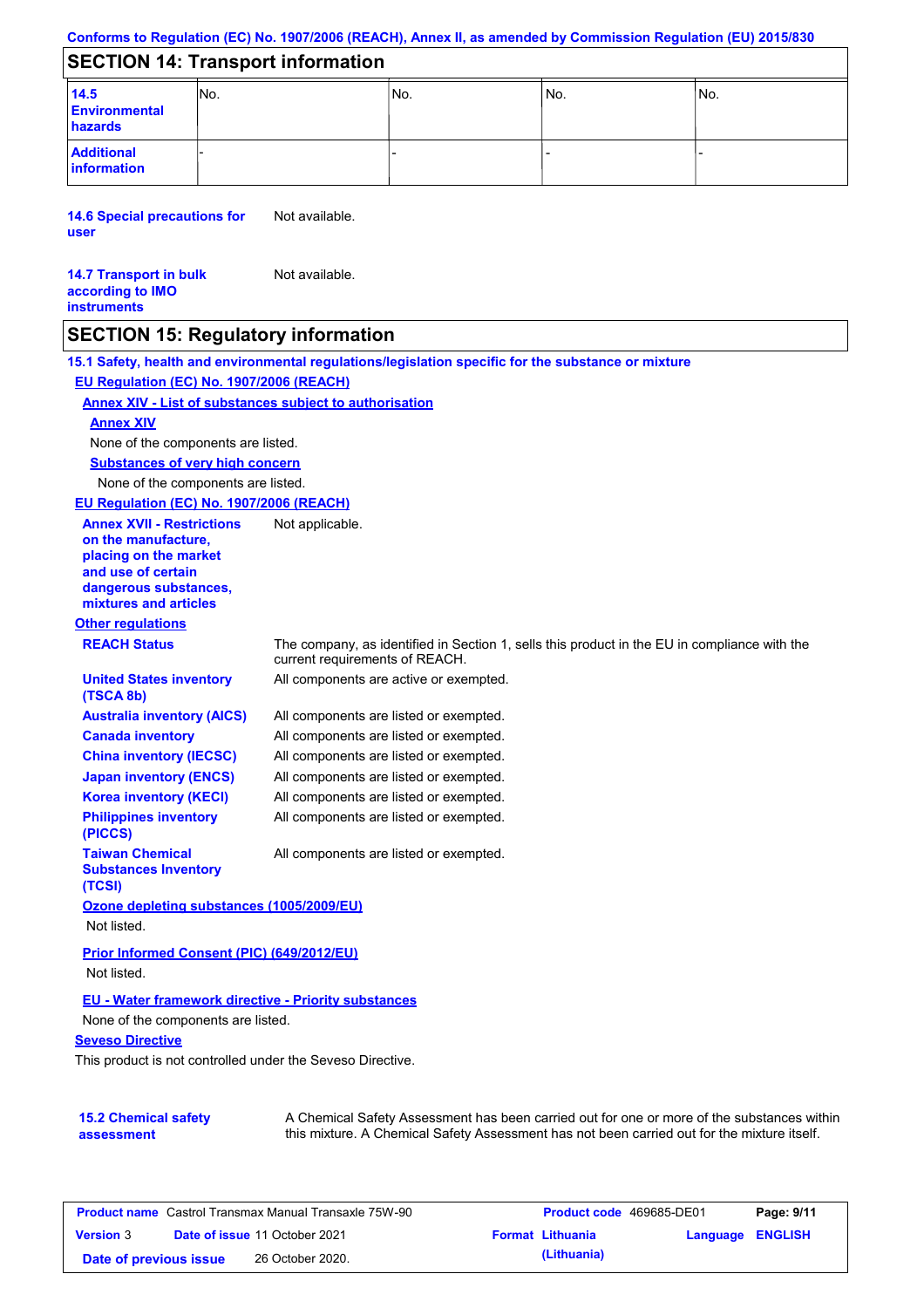# **SECTION 16: Other information**

 $\mathsf{r}$ 

| <b>Abbreviations and acronyms</b> | ADN = European Provisions concerning the International Carriage of Dangerous Goods by                                                                              |
|-----------------------------------|--------------------------------------------------------------------------------------------------------------------------------------------------------------------|
|                                   | Inland Waterway                                                                                                                                                    |
|                                   | ADR = The European Agreement concerning the International Carriage of Dangerous Goods by<br>Road                                                                   |
|                                   | ATE = Acute Toxicity Estimate                                                                                                                                      |
|                                   | <b>BCF</b> = Bioconcentration Factor                                                                                                                               |
|                                   | CAS = Chemical Abstracts Service                                                                                                                                   |
|                                   | CLP = Classification, Labelling and Packaging Regulation [Regulation (EC) No. 1272/2008]                                                                           |
|                                   | CSA = Chemical Safety Assessment                                                                                                                                   |
|                                   | CSR = Chemical Safety Report                                                                                                                                       |
|                                   | DMEL = Derived Minimal Effect Level                                                                                                                                |
|                                   | DNEL = Derived No Effect Level                                                                                                                                     |
|                                   | EINECS = European Inventory of Existing Commercial chemical Substances                                                                                             |
|                                   | ES = Exposure Scenario                                                                                                                                             |
|                                   | EUH statement = CLP-specific Hazard statement                                                                                                                      |
|                                   | EWC = European Waste Catalogue                                                                                                                                     |
|                                   | GHS = Globally Harmonized System of Classification and Labelling of Chemicals                                                                                      |
|                                   | IATA = International Air Transport Association                                                                                                                     |
|                                   | IBC = Intermediate Bulk Container                                                                                                                                  |
|                                   | IMDG = International Maritime Dangerous Goods                                                                                                                      |
|                                   | LogPow = logarithm of the octanol/water partition coefficient                                                                                                      |
|                                   | MARPOL = International Convention for the Prevention of Pollution From Ships, 1973 as                                                                              |
|                                   | modified by the Protocol of 1978. ("Marpol" = marine pollution)                                                                                                    |
|                                   | OECD = Organisation for Economic Co-operation and Development                                                                                                      |
|                                   | PBT = Persistent, Bioaccumulative and Toxic<br><b>PNEC = Predicted No Effect Concentration</b>                                                                     |
|                                   | REACH = Registration, Evaluation, Authorisation and Restriction of Chemicals Regulation                                                                            |
|                                   | [Regulation (EC) No. 1907/2006]                                                                                                                                    |
|                                   | RID = The Regulations concerning the International Carriage of Dangerous Goods by Rail                                                                             |
|                                   | RRN = REACH Registration Number                                                                                                                                    |
|                                   | SADT = Self-Accelerating Decomposition Temperature                                                                                                                 |
|                                   | SVHC = Substances of Very High Concern                                                                                                                             |
|                                   | STOT-RE = Specific Target Organ Toxicity - Repeated Exposure                                                                                                       |
|                                   | STOT-SE = Specific Target Organ Toxicity - Single Exposure                                                                                                         |
|                                   | TWA = Time weighted average                                                                                                                                        |
|                                   | $UN = United Nations$                                                                                                                                              |
|                                   | UVCB = Complex hydrocarbon substance                                                                                                                               |
|                                   | VOC = Volatile Organic Compound                                                                                                                                    |
|                                   | vPvB = Very Persistent and Very Bioaccumulative                                                                                                                    |
|                                   | Varies = may contain one or more of the following 64741-88-4 / RRN 01-2119488706-23,                                                                               |
|                                   | 64741-89-5 / RRN 01-2119487067-30, 64741-95-3 / RRN 01-2119487081-40, 64741-96-4/ RRN                                                                              |
|                                   | 01-2119483621-38, 64742-01-4 / RRN 01-2119488707-21, 64742-44-5 / RRN                                                                                              |
|                                   | 01-2119985177-24, 64742-45-6, 64742-52-5 / RRN 01-2119467170-45, 64742-53-6 / RRN                                                                                  |
|                                   | 01-2119480375-34, 64742-54-7 / RRN 01-2119484627-25, 64742-55-8 / RRN                                                                                              |
|                                   | 01-2119487077-29, 64742-56-9 / RRN 01-2119480132-48, 64742-57-0 / RRN                                                                                              |
|                                   | 01-2119489287-22, 64742-58-1, 64742-62-7 / RRN 01-2119480472-38, 64742-63-8,<br>64742-65-0 / RRN 01-2119471299-27, 64742-70-7 / RRN 01-2119487080-42, 72623-85-9 / |
|                                   | RRN 01-2119555262-43, 72623-86-0 / RRN 01-2119474878-16, 72623-87-1 / RRN                                                                                          |
|                                   | 01-2119474889-13                                                                                                                                                   |

# **Procedure used to derive the classification according to Regulation (EC) No. 1272/2008 [CLP/GHS]**

| <b>Classification</b>                                        |                                                                                        | <b>Justification</b>                                                                                                                                                                                                 |  |  |  |
|--------------------------------------------------------------|----------------------------------------------------------------------------------------|----------------------------------------------------------------------------------------------------------------------------------------------------------------------------------------------------------------------|--|--|--|
| Not classified.                                              |                                                                                        |                                                                                                                                                                                                                      |  |  |  |
| <b>Full text of abbreviated H</b><br><b>statements</b>       | <b>H</b> 302<br>H304<br>H317<br>H318<br>H411                                           | Harmful if swallowed.<br>May be fatal if swallowed and enters airways.<br>May cause an allergic skin reaction.<br>Causes serious eye damage.<br>Toxic to aquatic life with long lasting effects.                     |  |  |  |
| <b>Full text of classifications</b><br>[CLP/GHS]             | <b>Acute Tox. 4</b><br>Aquatic Chronic 2<br>Asp. Tox. 1<br>Eve Dam. 1<br>Skin Sens, 1B | <b>ACUTE TOXICITY - Category 4</b><br>LONG-TERM (CHRONIC) AQUATIC HAZARD - Category 2<br><b>ASPIRATION HAZARD - Category 1</b><br>SERIOUS EYE DAMAGE/EYE IRRITATION - Category 1<br>SKIN SENSITISATION - Category 1B |  |  |  |
| <b>History</b>                                               |                                                                                        |                                                                                                                                                                                                                      |  |  |  |
| Date of issue/ Date of<br>revision                           | 11/10/2021.                                                                            |                                                                                                                                                                                                                      |  |  |  |
| Date of previous issue                                       | 26/10/2020.                                                                            |                                                                                                                                                                                                                      |  |  |  |
| <b>Prepared by</b>                                           | <b>Product Stewardship</b>                                                             |                                                                                                                                                                                                                      |  |  |  |
|                                                              | $\triangledown$ Indicates information that has changed from previously issued version. |                                                                                                                                                                                                                      |  |  |  |
| <b>Product name</b> Castrol Transmax Manual Transaxle 75W-90 |                                                                                        | Product code 469685-DE01<br>Page: 10/11                                                                                                                                                                              |  |  |  |
| <b>Version 3</b>                                             | Date of issue 11 October 2021                                                          | <b>Format Lithuania</b><br><b>ENGLISH</b><br>Language                                                                                                                                                                |  |  |  |
| Date of previous issue                                       | 26 October 2020.                                                                       | (Lithuania)                                                                                                                                                                                                          |  |  |  |